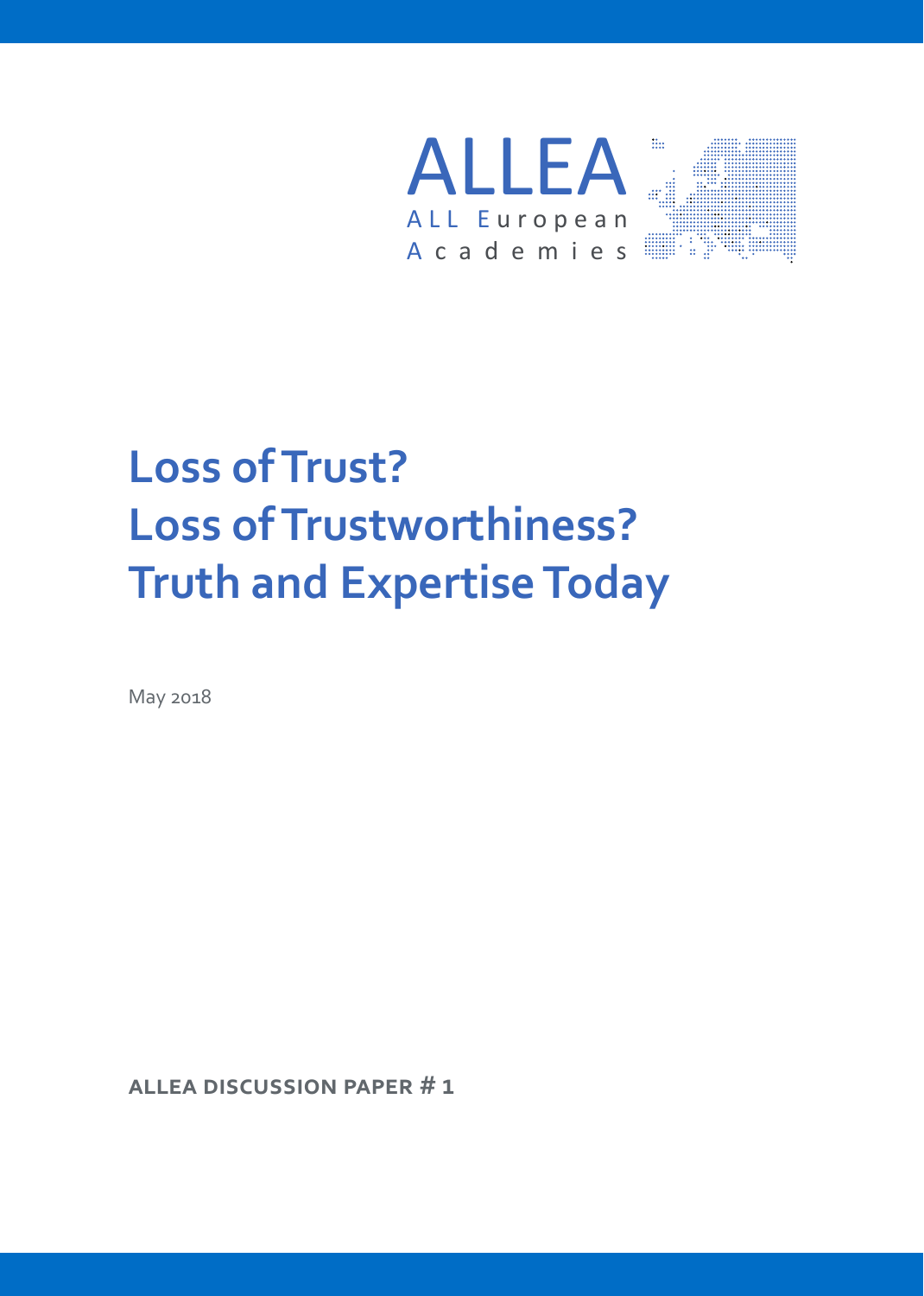#### **About this Series**

The ALLEA Discussion Paper series is an initiative to provide up to date and informed perspectives from the academic world on some of the most pressing issues facing societies across Europe and beyond. The objective is to contribute to and connect debates in the fields of science, society and policy. It serves as a transnational forum of the academies of sciences and humanities for outstanding scholars to present and discuss their work within ALLEA. Issues may draw on workshop reports, statements and position papers by ALLEA working groups or other ALLEA initiatives. The series provides an intellectual space to reflect on complex questions and potential solutions and seeks to inform policy decisions as well as the public debate.

#### **About the ALLEA Working Group "Truth, Trust & Expertise"**

The ALLEA Working Group "Truth, Trust and Expertise" is a platform for perspectives on the nature and relationship between truth, trust and expertise in the field of science and research. The expert group, chaired by Baroness O'Neill of Bengarve and Professor Ed Noort, aims to interrogate and explore current and past dynamics of public trust in expertise and contested norms of what constitutes truth, facts and evidence in scientific research and beyond. Central themes of the group include: the alleged loss of trust in science and evidence, questions of how valid knowledge can and should be acquired and communicated, and how different academic disciplines are dealing with these challenges.

#### **About ALLEA**

ALLEA (All European Academies) is the European Federation of Academies of Sciences and Humanities. It was founded in 1994 and currently brings together almost academies from more than 40 countries in the Council of Europe region. Its Member Academies are self-governing communities of leading scholars and researchers across all scientific fields. Independent from political, commercial and ideological interests, ALLEA contributes to the improvement of framework conditions under which science and scholarship excel. Together with its Member Academies, ALLEA addresses the full range of structural and policy issues facing Europe in science, research and innovation. Via its interdisciplinary and international working groups, various public engagement activities, and by participating in pan-European projects, ALLEA informs European policy and society through evidence-based advice.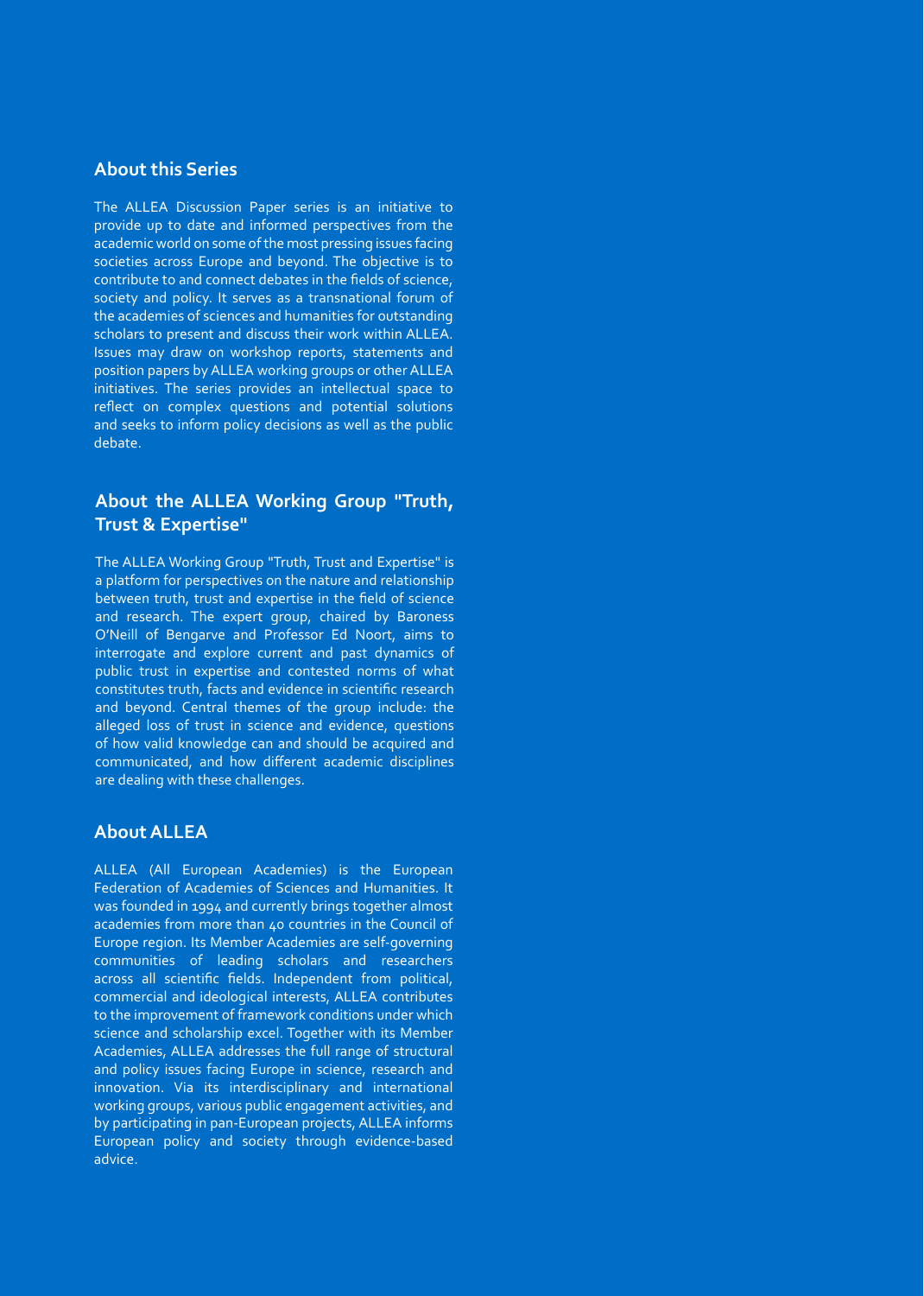### **Executive Summary**

Truth, trust and expertise matter in every walk of life. Personal choices and profound policy decisions rely on our ability to place and refuse trust wisely. That is to say, to determine whether a truth claim is trustworthy. But how do we place and refuse trust? Such judgements primarily, but not exclusively, involve the exercise of epistemic trust. To invest epistemic trust in a person, an organisation or a procedure is to trust their capacity as providers of information. A great deal of this information that we absorb is acquired from others and the level of trustworthiness we ascribe to their speech and testimony. This introduces an affective, or emotional, dimension into our judgements on what is trustworthy or not.

The following briefing will be of interest to many from researchers to policymakers, from journal editors to science popularisers, from institutions to publics. However, this briefing covers broad questions affecting many people and so although it is helpful to bring the questions raised together in one place, there will be elements more or less relevant to each individual and group and we would expect that each will reflect most on those elements. With that caveat, this briefing concludes by posing some reflections for further consideration and action:

The initial response to claims that experts were not trustworthy was to regulate them more closely. The importance of accountability whilst still encouraging academic endeavour needs to be thought through further. We need to know whether our accountability systems support the intelligent placing and refusing of trust.

- » There needs to be further reflection on the different conventions and practices that exist in science in the *Wissenschaft* sense of the word. How can people know what counts as trustworthy evidence when what counts as good evidence differs in different scientific fields?
- » How can we move forward with ways of working that acknowledge that there are different ways of framing problems and different interpretations of issues, but without descending into relativism rather than achieving consensus?
- » Contact and engagement in person with a wide range of people, and of differing views and backgrounds, is important for individuals and societies (as well as functioning democracies). Dialogue is essential. How though can we secure dialogue in an age of social media?
- » How do we speak truth to power and publics whilst nourishing a culture that welcomes expertise and can be tolerant of the odd disruption this brings? If expertise and science are to engage effectively in the public and policy arenas how can such knowledge draw together and deliver good trustworthy advice?
- » What are wider publics meant to make of this cacophony of placing and refusing trust, of almost boundless available information, and the feeling of proliferating expertise? Is it a question of placing greater emphasis on understanding how expertise and science as social constructs work so as to enable a better sense of the nature and significance of the 'expertise' being viewed? Would this help us place our trust more accurately and more wisely?

**1**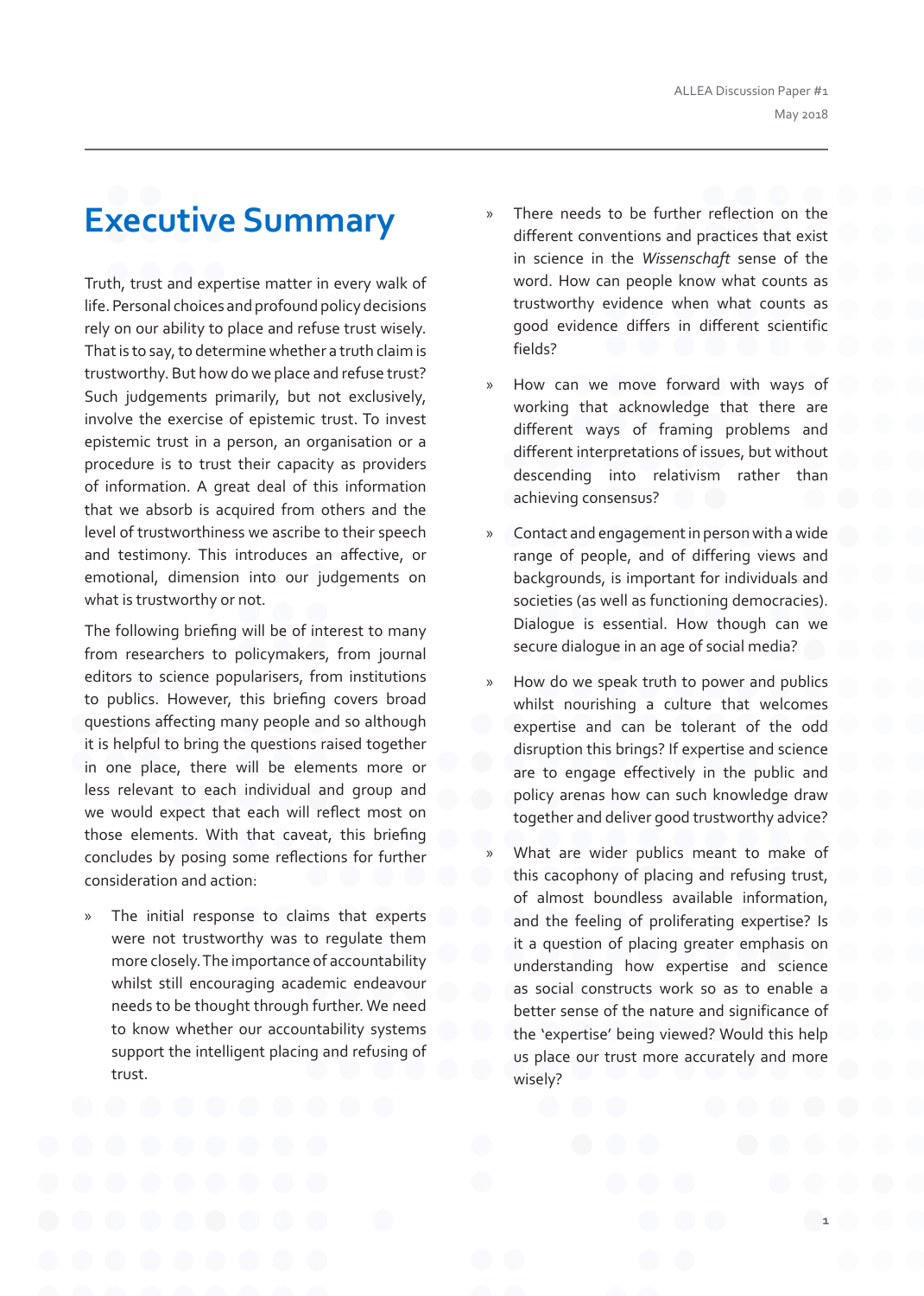## **Background**

The issues of trust and trustworthiness and what these core concepts signify have a significant bearing on the social role of experts in contemporary societies. Who are the 'experts'? Where does their expertise reside? What makes them trusted? What makes them trustworthy? Experts' views and evidence, as they enter the public and political arena, can be misconstrued, distorted or dismissed; public controversies highlight the contested and fragile social standing of expertise, as well as its involvement in multiple and complex chains of 'veridification'.

It is often claimed that in modern democracies trust in science and other forms of expertise has declined. This (apparent) loss of trust in expertise, in particular, has typically been portrayed as a negative trend, to be countered by further accountability and 'public education'. Such 'information deficit' models (associated with a more general approach to the 'public understanding of science') are tenacious, despite growing recognition of the complexity and contingency of science-society relationships.

It also implies that there has been a loss of trust in expertise. What however is the evidence for such a loss of trust, and what does it tell us about who has apparently lost trust in what or whom? Is it well-merited trust (in trustworthy persons or institutions) that is missing or are quite different phenomena manifest or represented as a loss of trust? In addition, this leads to the question what makes new evidence, pertinent to an issue that we care about, persuasive to us as individuals (or not)? Why might we trust or distrust, accept or reject, an expert claim? And finally, when assessing whether trust has been lost, there is a need for critical appraisal of concepts such as 'expertise', 'science' and 'the public'. None is monolithic, and

there are crucial distinctions to be made between falsification/overt politicisation on the one hand and critical engagement (involving a lack of automatic deference) on the other.

This briefing will neither aim to solve these questions outright, nor define or delineate different forms of expertise. That is a constant exercise of interaction and change within and between societies and contexts. This briefing will however aim to reflect on the current situation in which expertise and particularly research and science, trust and trustworthiness operate in societies today, and what has changed or is changing so that lessons can be drawn and understanding can be developed on how best to tackle these questions.

But first why do these questions and the role of truth, trust and expertise matter? Expertise shapes our daily lives, and our trust in that expertise and the trustworthiness of expertise and belief in the truth that experts speak informs many of the decisions that we make and that are made around us. Trust and distrust are how we make decisions and assess the options before us, and both have been pervasive through all human societies. It is their nature and context that changes. Expert and scientific information help guide fundamental personal choices, like which foods we eat and products we buy, while expertise helps understand our past and develop the frontiers of our knowledge that fuel job growth, economic prosperity, medical advancements and the creative arts. The trustworthiness we place in (or refuse to place in) experts is therefore important to our personal life choices, for our families and friends, for communities and local associations, and up to regional, national and international governance mechanisms. In fact, trust is essential. We cannot do everything ourselves or check the evidence for everything we believe.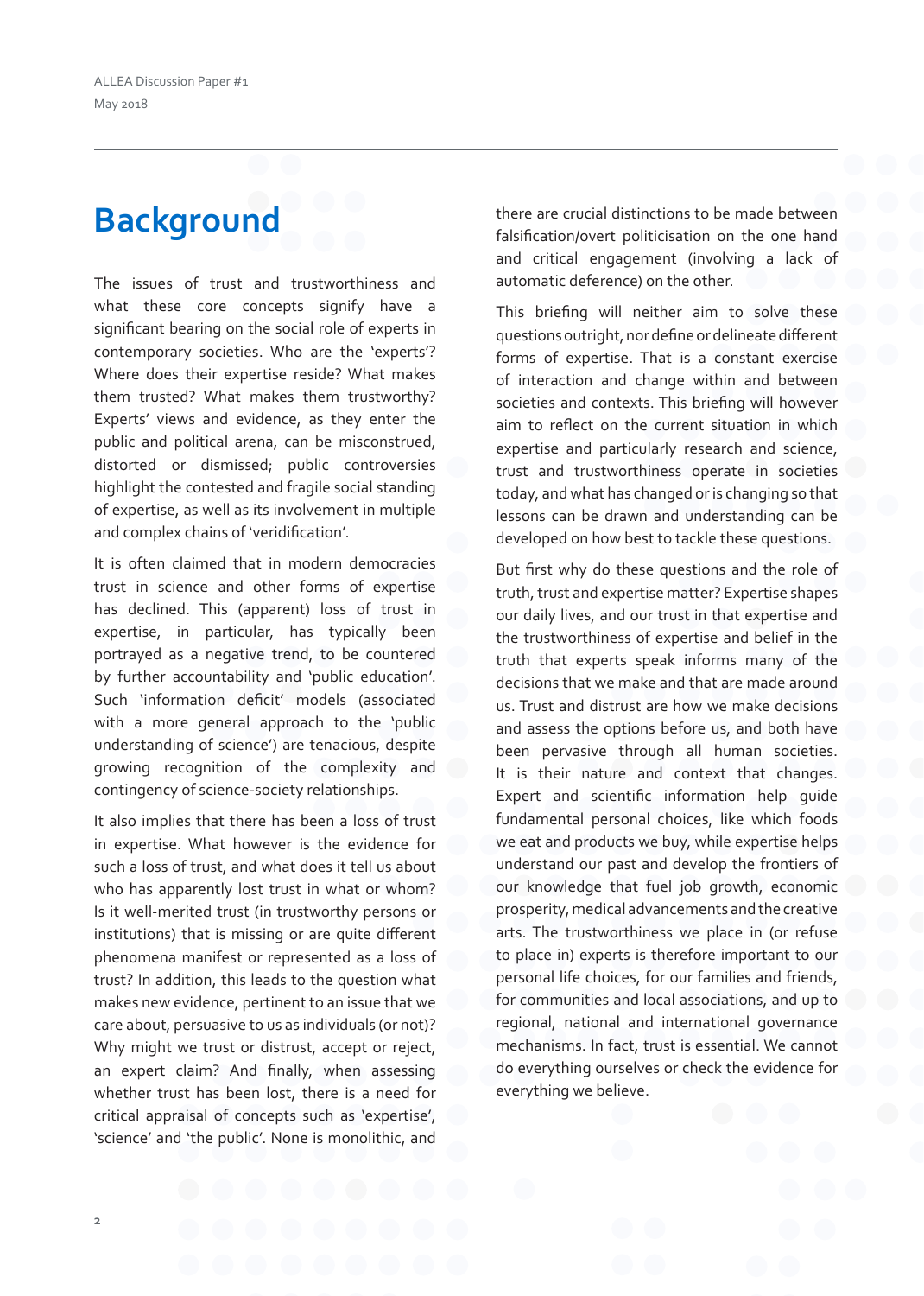### **Placing or Refusing Trust: That is the Question**

This trust we place in experts is valuable when placed in trustworthy agents and activities, but damaging and costly when misplaced. Attention is, however, often simply focused on people's generic attitudes of trust and mistrust that take no account of evidence of whether those attitudes are well- or ill-placed. Information about attitudes is evidently useful to those who aim to influence those who hold them, which explains why polls about attitudes are popular with political parties, advertisers and other campaigning organisations but offer little help for those who aim to place or refuse trust well. Where our aim is not to influence or manage reputations, but to be able to place and refuse trust intelligently, we must link trust to trustworthiness. How to do so is the major question we face.

In most practical contexts, interest is not directed to empirical questions about attitudes of mistrust, but to normative questions such as is the evidence reliable, is a truth claim correct, is a commitment secure. These questions matter in any activity in which standards must be met, including all types of research, but also in general life in order to judge the honesty of others' claims, the competence of their action and the reliability of both. As Katherine Hawley has said:

*"Trusting people requires us to trust in both their skill and their intentions, and the same holds of trusting what they say: this requires us to trust in people's knowledge, and trust in their honesty. We should not trust what people tell us if we think they don't have the relevant expertise; and we should not trust what people tell us if we think* 

#### *they are trying to pull the wool over our eyes." <sup>1</sup>*

Many think there is now a real problem with a loss of trust in expertise, which is leading to unreliable evidence being believed, falsehoods being claimed as truth and commitments being secured on false pretences. A note of caution is needed here. Many may think something is going wrong, but such claims are not generally directed at all forms of expertise. People claim not to trust banks but have bank accounts. They claim not to trust companies but buy their products. It is, however, clear that things have changed and are changing, and this mutating landscape does need attention.

But how do we place and refuse trust? It is an almost reflex reaction in much of our daily lives that we rarely consider more than in an inkling of the eye. What are the conditions relevant to these judgements we make about the trustworthiness of experts and the wider information we come across in society? Placing and refusing trust, whether in others' truth claims or in their commitments, requires judgement of available evidence, including judgement of their speech acts, their track record and their likely motivation. But it does not need complete evidence, let alone proof. On the contrary, where one has complete evidence or proof, trust becomes redundant. Since trust must therefore run ahead of proof or control in order to avoid paralysis by inaction, it is always possible to place it badly.

Such judgements primarily, but not exclusively, involve the exercise of epistemic trust. To invest epistemic trust in a person, an organisation or a procedure is to trust their capacity as providers of information. A great deal of this information that we absorb is acquired from others and the level of trustworthiness we ascribe to their speech and testimony. This introduces an additional affective,

<sup>1</sup> Katherine Hawley (2012), *Trust: A Very Short Introduction*, (Oxford: Oxford University Press), p.7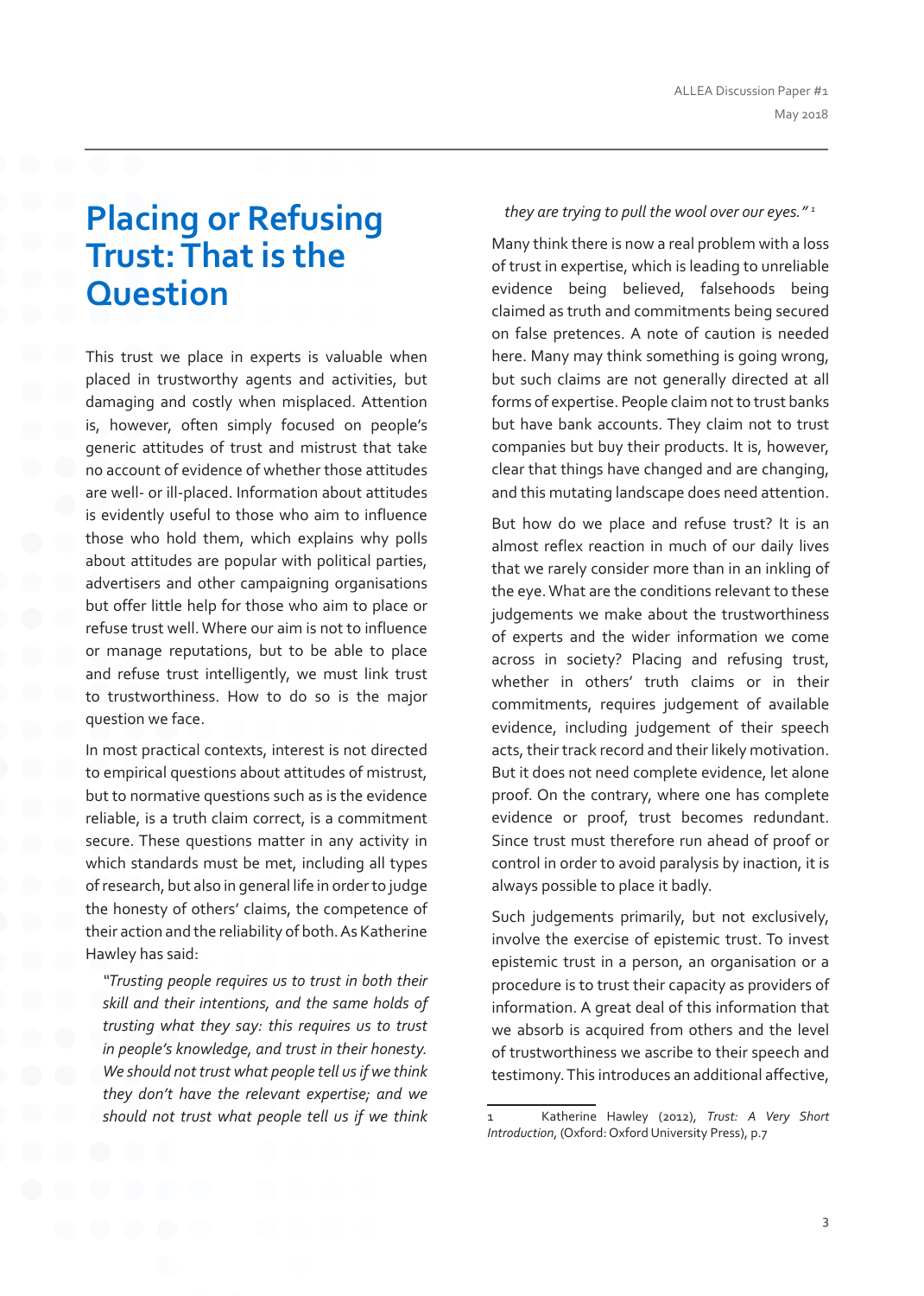ALLEA Discussion Paper #1 May 2018

or emotional, dimension into our judgements on what is trustworthy or not. For example, it is possible to have confidence in the abilities and even the competence of experts but not trust them.

### **Trustworthiness Contested**

This can place epistemic trust in conflict with the affective conditions in which trustworthiness is determined. Epistemic trust is viewed as placing a high degree of confidence, reliance and credibility in the information provided, but the affective features of placing or refusing trust revolve around questions of taking a chance in trusting someone, in putting ourselves at risk and demonstrating vulnerability. It also involves optimism and faith and allows for the possibility of betrayal. Such judgements also have a social and political aspect taking into account factors such as prestige, social position, race, gender and time, for example. These affective features are key in understanding judgements on trustworthiness. For example, in order to understand a lack of trust in children's vaccines we need to be aware of communication between experts and their audiences but also of the vulnerability that parents experience in conditions of perceived or real uncertainty.

There is certainly a cost asymmetry in terms of time and availability of information between academic books, articles and reports that have gone through ethics panels, conflict of interest checks, peer review and have utilised all the necessary research methods and tools, and much of the information that is almost immediately available that is consumed by many people who wish to participate in the big questions that face them in their lives and more prosaically wish to have some form of

advice and guidance for the day-to-day decisions they need to make.

We should also be clear that research and science are at times viewed sceptically and not seen as benevolent forces. This reinforces the importance of considering the social and political context in which expertise is being sought, and whether it will be refused or not. Furthermore, this might suggest that such questions about the trustworthiness of information and experts is a singular system existing in every context. This would be incorrect. Expertise can be valued in one context and denounced in another. It is also possible to come to very different conclusions on the basis of the same science, as has been seen in different countries or societies in recent years in some areas of the life sciences. Views about who are considered as experts can also differ widely from place to place. Experts and expertise are not monolithic, and we need to engage with the importance of cultural differentiation locally and around the world. Understandably, this can lead to situations where trust is refused not for lack of credibility or confidence, but due to shortcomings in the delivery of the affective and social aspects of judgements of trustworthiness.

The response to such situations has often been to assume that 'the public' needs more and better information (known as the 'deficit model'). This approach has been notably unsuccessful, as well as the subject of a powerful theoretical critique. A different, and potentially more fruitful, way of thinking considering the affective features we are exploring is offered by Sheila Jasanoff's concept of 'civic epistemologies' – broad, culturally contingent "understandings of what credible [knowledge] claims should look like and how they ought to be articulated, represented, and defended".<sup>2</sup> This opens a perspective that accepts

Sheila Jasanoff (2011), 'Cosmopolitan Knowledge: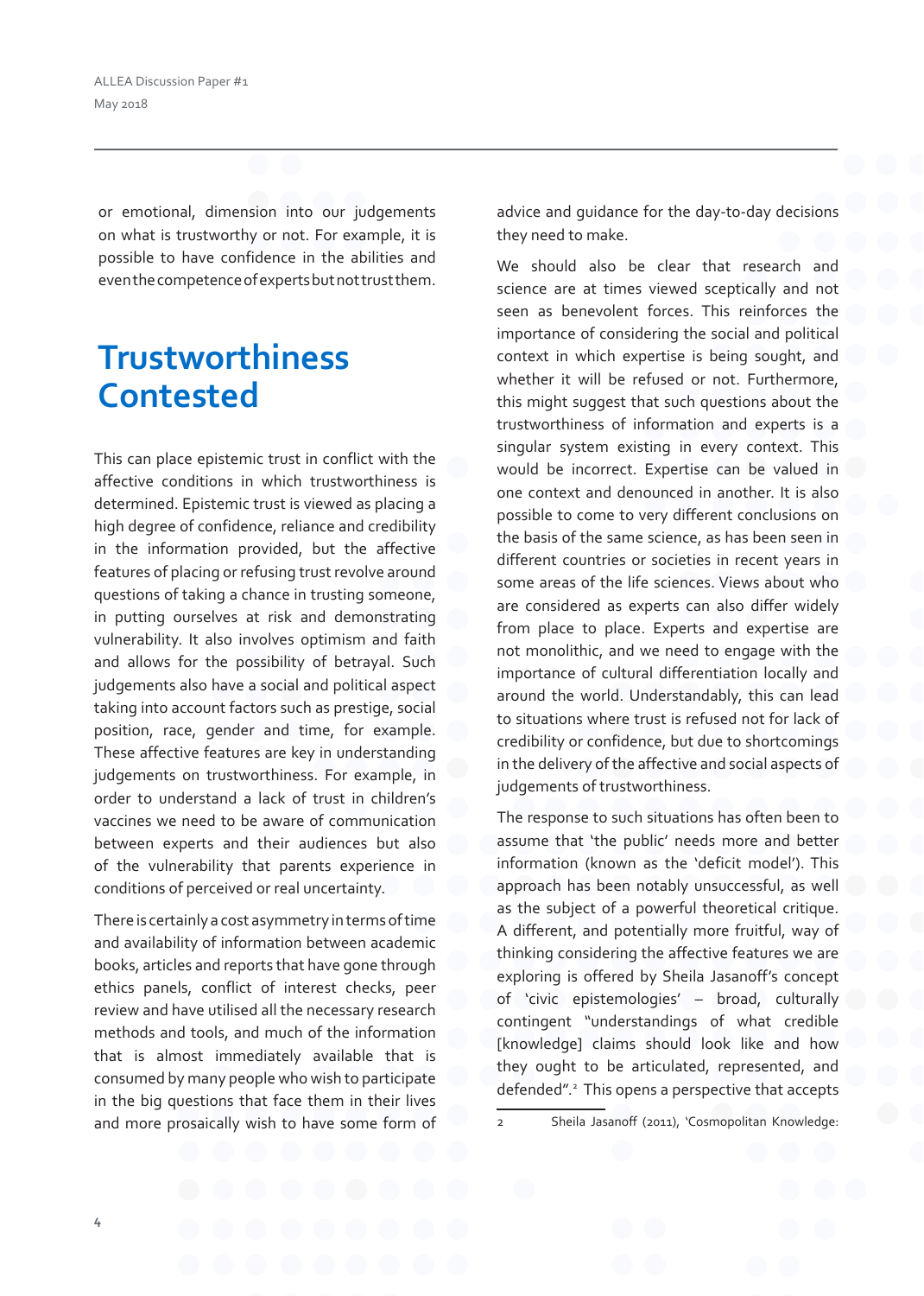that issues considered expert or scientific can have other dimensions and that framing them solely as expert or scientific can cause conflict. As the UK House of Lords Committee on Science and Technology noted back in 2000 *"Some issues … treated by decision-makers as scientific issues in fact involve many other factors besides science. Framing the problem wrongly by excluding moral, social, ethical and other concerns invites hostility."<sup>3</sup>*

This has not stopped very high continuing interest in science, such as can be seen with popular science programmes on television, but there is also undoubtedly unease – as there has regularly been in the past – with the pace and direction of some scientific and technological advances, as well as more negative views on the role of government and industry in shaping and influencing expert opinion. This is not a new issue. We may be grappling with different advances and have different communication tools, but new evidence and research coming to light, creating controversy in certain areas, is time honoured. What can we learn from this?

The divide is regularly not between 'experts' and the public or publics but between differing coalitions of interest and/or belief, which again emphasises the geographic and cultural contingent nature of trust and trustworthiness in expertise. There are different beliefs and world views and grasp of attitudes to the relevant facts that may differ depending on different framings of the issue at hand: there have been times when publics and civil society have been right not to place their trust in science. Nor should we forget that organised groups ('civil society') have long been an important driving force – for good or ill - in the evolution of public policy. Scientists also often fail to involve (parts of) the public in scientific work.

That being said, many of these issues are deep and intractable problems where the evidence is often incomplete. There is at times both a lack of understanding at large in terms of the complexities of the issues but also of the limitations of science. It is important to be conscious of the fact that the limitations of scientific research are not always understood by the general public. The results of a scientific enquiry are, however, relative to the definitions, assumptions and methods used. Such enquiries exist in their own context and parameters too. Science is not infallible, but it is the best system of evidence and expertise we have been able to develop. This should, however, indicate the constant need for self-critically testing claims of knowledge and reliability. The central concepts that are used in science in its broadest sense need to be used with considerable care. Science and expertise are not monolithic, just as there are many publics, so every expert is also a lay person outside their own area of expertise. In such an environment, the development of dialogue and inclusivity is critical and also the promotion of our capacities for critical judgements to determine what is trustworthy or not.

Climate Science and Global Civic Epistemology', in *The Oxford Handbook of Climate Change and Society*, eds. J.S. Dryzek, R.B. Norgaard and D. Scholasberg, (Oxford: Oxford University Press), pp.129-43

UK House of Lords Science and Technology Select Committee (2000), *Science and Society,* https://publications. parliament.uk/pa/ld199900/ldselect/ldsctech/38/3802.htm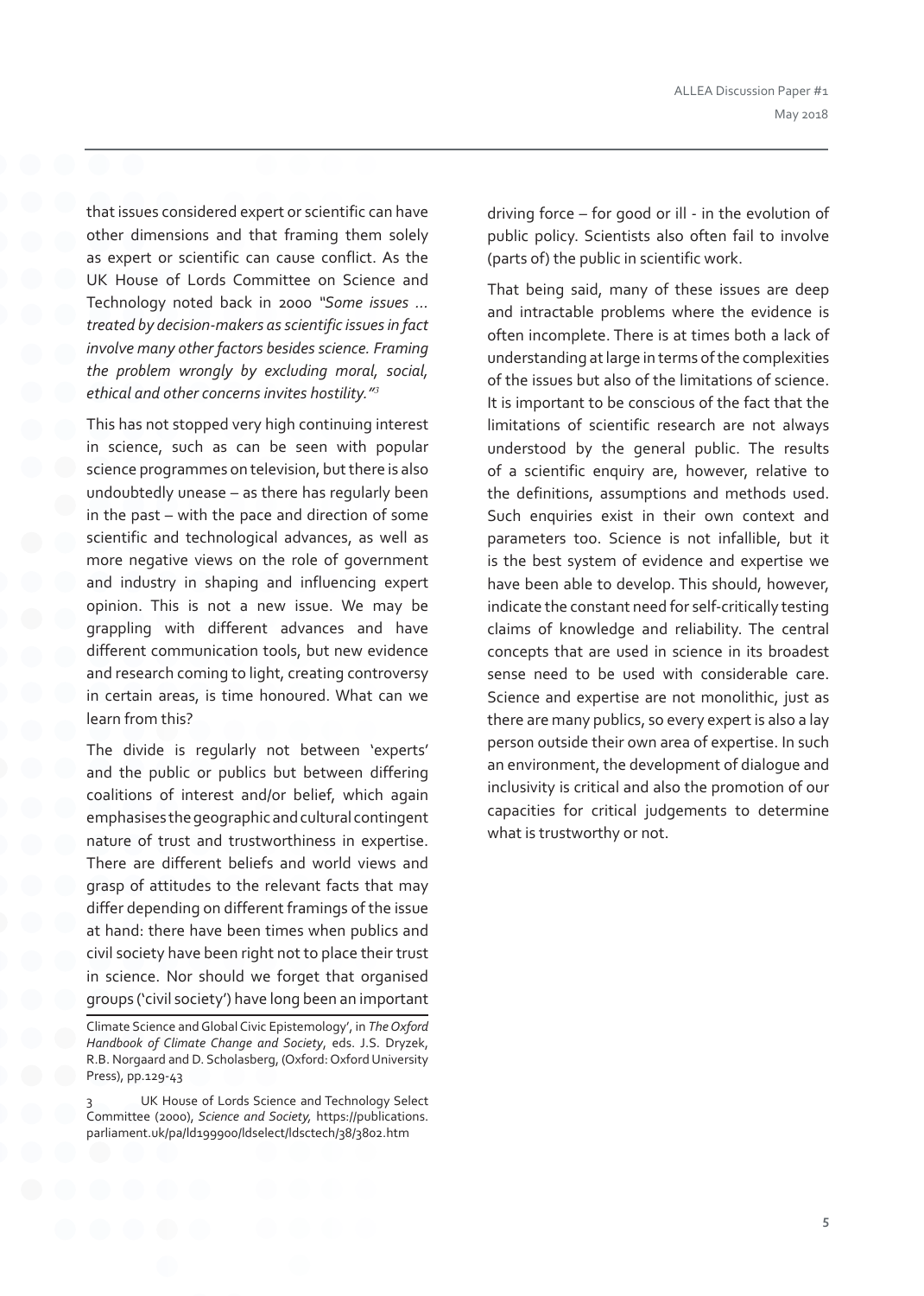### **Science Contested**

Science, research and expertise are always debated, argued over and contested. This is the normal state of affairs that we aim to encourage and support in order to advance our understanding and knowledge. Contestation is therefore not a bad thing and is often necessary to lead to consensus. In fact, the corrigibility of science is key to the progress that it can lead to. Conjectures and refutations are key to scientific methods. There is, however, a paradox that we live in a supposed knowledge society and are immersed in phenomena such as Big Data and yet it is now widely said we are living in a so-called post-truth era.

Practicing science involves a process based on rules that should be articulated as clearly as possible. For academics, it is crucial to evaluate each other's results critically, in particular because new insights need to be tested and verified, and errors need to be amended. Consensus may emerge when there is respect for, and dialogue on, different insights. Although scientists or scholars are no arbiters of truth, they do operate on institutionally embedded trust in their judgement by including checks and balances in the research process.

This, however, relates to achieving academic and scientific consensus whilst moving forward the boundaries of our knowledge. It does not help on its own in reflecting upon any growing sense of a loss of trust in expertise and science more widely or evidence that would support that. For this we must link scientific process to wider public attitudes and achieve consensus in these arenas as well. However, there is a difference between loss of trust in a specific scientific report, in certain areas of research, or in particular researchers or research groups, and in science more generally.

There are also many different academic disciplines – science is not a monolithic construction. There is also a difference between an increasing propensity to question science and a blanket loss of trust. It is possible to define several reasons for any loss of trust in science. This includes its vulnerability to a relatively small number of potential bad actors who engage in fraud and misconduct; growing issues with reproducibility; the lack of understanding on the limitations of research already highlighted; the lack of agreement in certain areas of research on basic methodological issues; and, the role of the media and social media in shaping attitudes publicly.

From these, this briefing will focus particularly on the dynamics of science production and the values attached to it and especially modern forms of scientific accountability, as well as briefly the new role of the internet and social media.

Science owes much of its authority to the universality of its method, as well as its impersonality and impartiality. However, in recent decades this has led to 'science' being viewed by some as part of the institutional design of society that is not always seen as supporting the wider public's broad interest. In general, in recent decades there has been a growth in monitoring performance through inspections, audits and targets, which are used to enhance standards of accountability and transparency.<sup>4</sup> This has included further regulation of academia and efforts to detect and limit conflicts of interests so as to improve trust in science. It is not always clear whether these measures have had the desired effect or whether all the right steps were taken in ensuring that science today has the best regimes in place of accountability and regulation? To put it another way, has greater accountability as a proxy for trust encouraged greater trustworthiness in

<sup>4</sup> Jerry Z. Muller (2018), *The Tyranny of Metrics*, (Princeton and Oxford: Princeton University Press)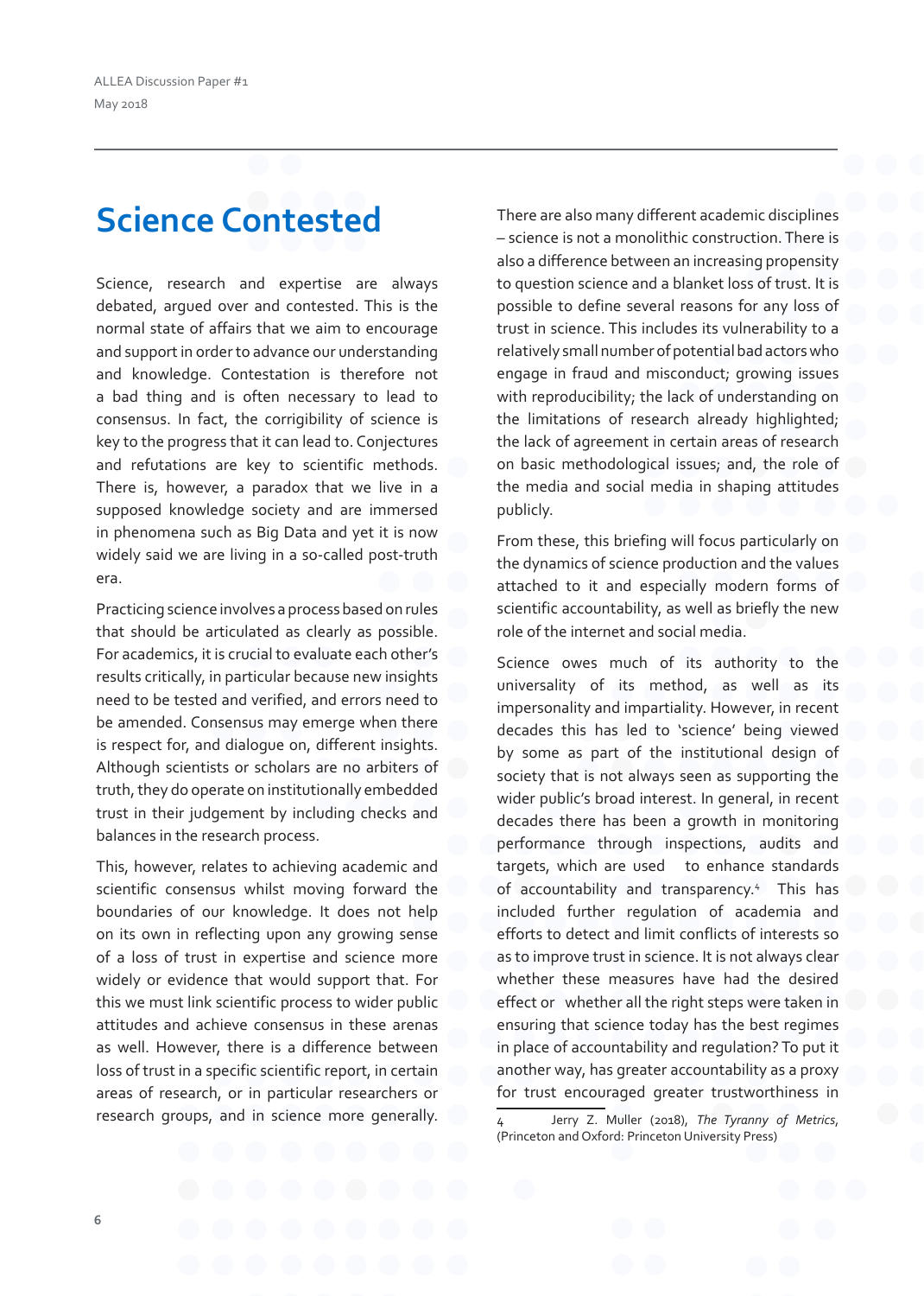research and science? It certainly could be argued that the time taken away to focus on regulation, accountability and the growth of a managerial culture has altered the role of research and scientists in recent decades. As Geoffrey Hosking has said:

*"laying down targets tends to promote behaviour calculated to meet targets, not necessarily perform better in the way those targets are supposed to measure… Time for personal interaction with those affected is cut short and, with it, the chance of mutual trust… might make the professional relationship more fruitful. Targets are chosen because they are readily measurable, not because they adequately capture the personal or professional process. Accountability is supposedly to the public but actually to regulators, civil servants and government ministers. The public suspects what is going on, and the final effect is therefore to intensify, not to ease public distrust of professional people." <sup>5</sup>*

In terms of science, this suggests the importance of reinvesting science with a moral economy that enhances trust. Most scientists are driven by curiosity and are energised by the potential for freedom, the visionary and imaginative possibilities, and a healthy dose of scepticism including a central place for academia in challenging and criticising government. This relates back to the CUDOS norms of communalism, universality, disinterestedness and organised scepticism. Much of modern science, however, is measured by impact and notions such as fostering innovation, which are not bad in and of themselves but when put in a regulatory and accountability framework tend to lead to narrow and at times perverse incentives. In addition, fostering 'innovation' is often understood as useful industrial applications that helps

entrench the perception of science as increasingly government and industry-driven. A more complex understanding of the value of academic enquiry is needed that not solely encompasses the economic but also the intellectual, educational, cultural, historical, and social, which particularly highlights the importance of the humanities and social sciences.<sup>6</sup>

In addition, the arrival of the internet has changed the relationship between expert and layperson: after all, every citizen or organisation can now generate, publish, and disseminate content. Knowledge increasingly tends to be considered as something you can 'search and find' on the internet. The digital channels for spreading knowledge often give users little clarity about who says what in which context and on the basis of what authority or expertise. Sometimes there is 'context collapse': in an online environment where everything is content, the truthfulness of text, image, and sound can often no longer be determined directly from the context. In addition, whether something is true or trustworthy on social media is far less important than whether it is liked, and what is liked has economic value without any account to expertise. Such context collapse has created a technological condition that annihilates dialogue whilst supporting confirmation bias. That is to say that certain technologies, and people's growing power to filter what they see and technology providers growing power to filter for us, have disrupted the routes by which content travels: self-expression, and transmitting content have never been easier, but genuine dialogue can become very difficult if not impossible. <sup>7</sup> This is part of a wider issue including scientific disinformation

<sup>5</sup> Geoffrey Hosking (2010), *Trust: Money, Markets and Society*, (Calcutta: Seagull Books), pp.7-9

<sup>6</sup> Stefan Collini (2012), *What are universities for?*, (London: Penguin Books)

Cass R. Sunstein (2017), #republic: Divided Democracy in the Age of Social Media, (Princeton and Oxford: Princeton University Press)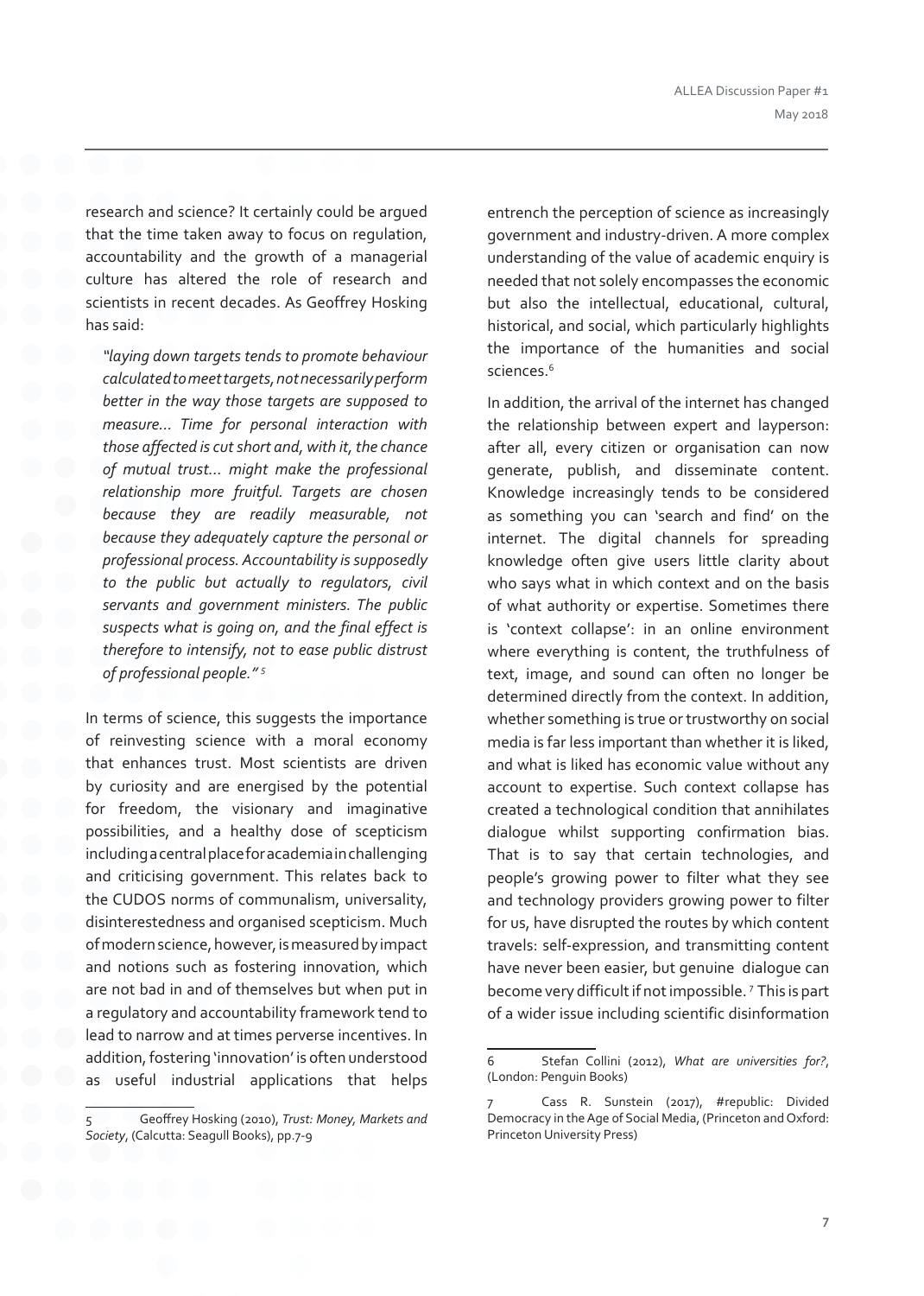ALLEA Discussion Paper #1 May 2018

online and how to secure and anchor trust and trustworthiness in digital societies that will be explored further in a later briefing.

### **What is needed for trustworthiness?**

As mentioned, scientists are often driven by curiosity, however, such motivations are poorly understood more publicly and despite lip service are rarely recognised in a scientific enterprise geared to producing more patents and publications. Acknowledging one's own motivations and the environment one is operating in is necessary in order to be clear on the matters on which one is expert on and those on which one is not. A spirit of self-awareness and selfknowledge of our own limitations is vital in building a trustworthy relationship, and openly and transparently communicating them whilst avoiding commitments that one is unable to fulfil. Similarly, not overestimating or overpromoting one's abilities is equally important, as is ensuring that expertise and research is not inflated in the public arena through the complex process of mediation that takes place between experts and publics, in which the media has a vital role.

Furthermore, in order to be trustworthy, it is necessary to have a good sense of what is expected. Further reflection and thought on the wider impact of 'expert' thought on the culturally and geographically contingent contexts in which that expertise is being deployed is critical in developing ways of knowing that support trustworthy relations and dialogue. It is helpful to keep in mind that there is a difference between being trustworthy and being perceived as trustworthy, and one can be trustworthy in areas where one has little expertise so long as one knows one's limits.

Ultimately, trust in science will depend on finding common ground—a gathering of facts and insights that was carefully established and that therefore got accepted by a community. This is why it is important that we protect science as a societal institution by holding on to the demands of integrity, transparency, independence, and accountability whilst reinvesting in science's moral economy. In short, an open but not over-regulated system of checks and balances is vital for society's trust in science. Only by having such a system in place will it be possible for scientists and scholars to feature as 'trusted experts'.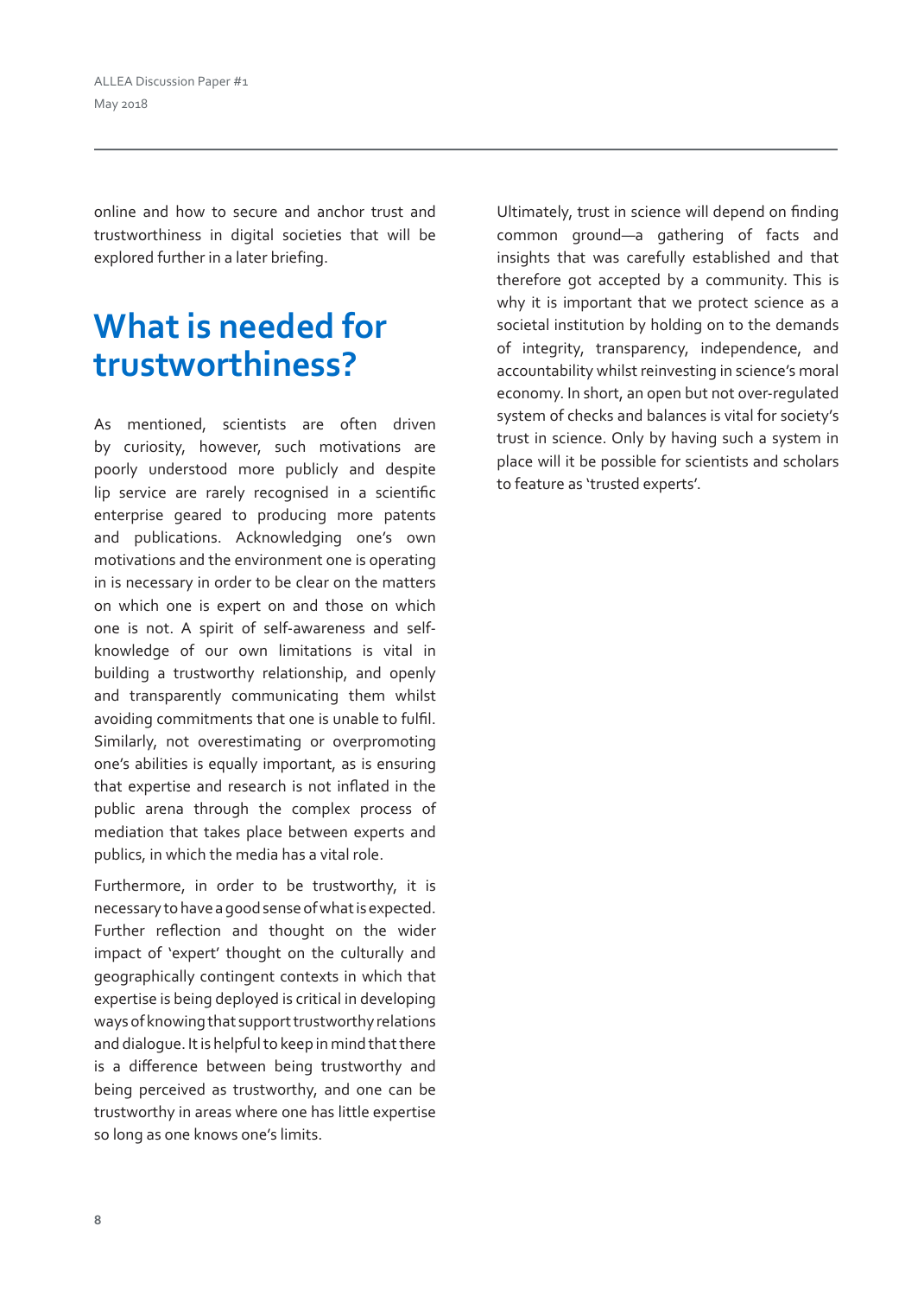### **Reflections**

This briefing has aimed to highlight some of the issues that have changed or are changing in relation to trust and trustworthiness in expertise. In particular it has aimed to elucidate some of the underpinnings of current debates and actions and put them into context. In this final section, some reflections on paths forward are suggested for further consideration.

- » The initial response to claims that experts were not trustworthy was to regulate them more closely. Has this approach been effective and if so where has it worked best and where has it not worked? There have certainly been side effects of this regulation and intrusive forms of accountability have been demoralising many academics. Which forms of scientific regulation, incentives and accountability should we maintain, and which should we prune? This would be a task for body or group greater than this briefing can cover, but the importance of achieving transparency and accountability whilst still encouraging academic freedom and endeavour needs to be thought through further. We need to know whether our systems of accountability support the intelligent placing and refusing of trust. How should accountability be best organised if we are to use it as a surrogate for being able to judge things in detail ourselves?
- » The above has highlighted the importance of reinvesting science with a moral economy that values creativity and curiosity. This clearly links to discussions about accountability frameworks and academic incentives but also signals a wider series of questions about what expertise and science are for, and why

experts and scientists become involved in their respective specialisms and fields. What motivates and energises the experts of today? It certainly is not regulatory compliance and accountability paperwork, and we need to consider how to kindle interest and enthusiasm for science and also provide a greater reflection on the mission and motivation of experts and scientists to wider publics. May this also provide a way of connecting the impartial and impersonal personification of science to the affective considerations underpinnings decisions of trustworthiness this briefing has outlined? After all, all effective advice involves the role of narrative.

- » Neither science nor expertise are monolithic. To just take science: it is a complex set of differing, at times conflicting, disciplines, fields, individuals, institutions and networks that include focuses from morality and religion to astrophysics. In recent years, there has been increased focus on the need for and value of interdisciplinarity – for want of more space for various academic disciplines coming together to work in partnership – and more such work needs to be supported and encouraged, including the humanities and social sciences where appropriate, and space and time for such cross-disciplinary discussions to take place so that silos do not perpetuate. Nonetheless, there also needs to be further reflection on the different conventions and practices that exist in research and science in the *Wissenschaft* sense of the word. How can people know what counts as trustworthy evidence when what counts as good evidence differs in different scientific fields?
- » Science and expertise play a critical role in the wider regulatory framework, which shapes and influences many people's daily lives. Such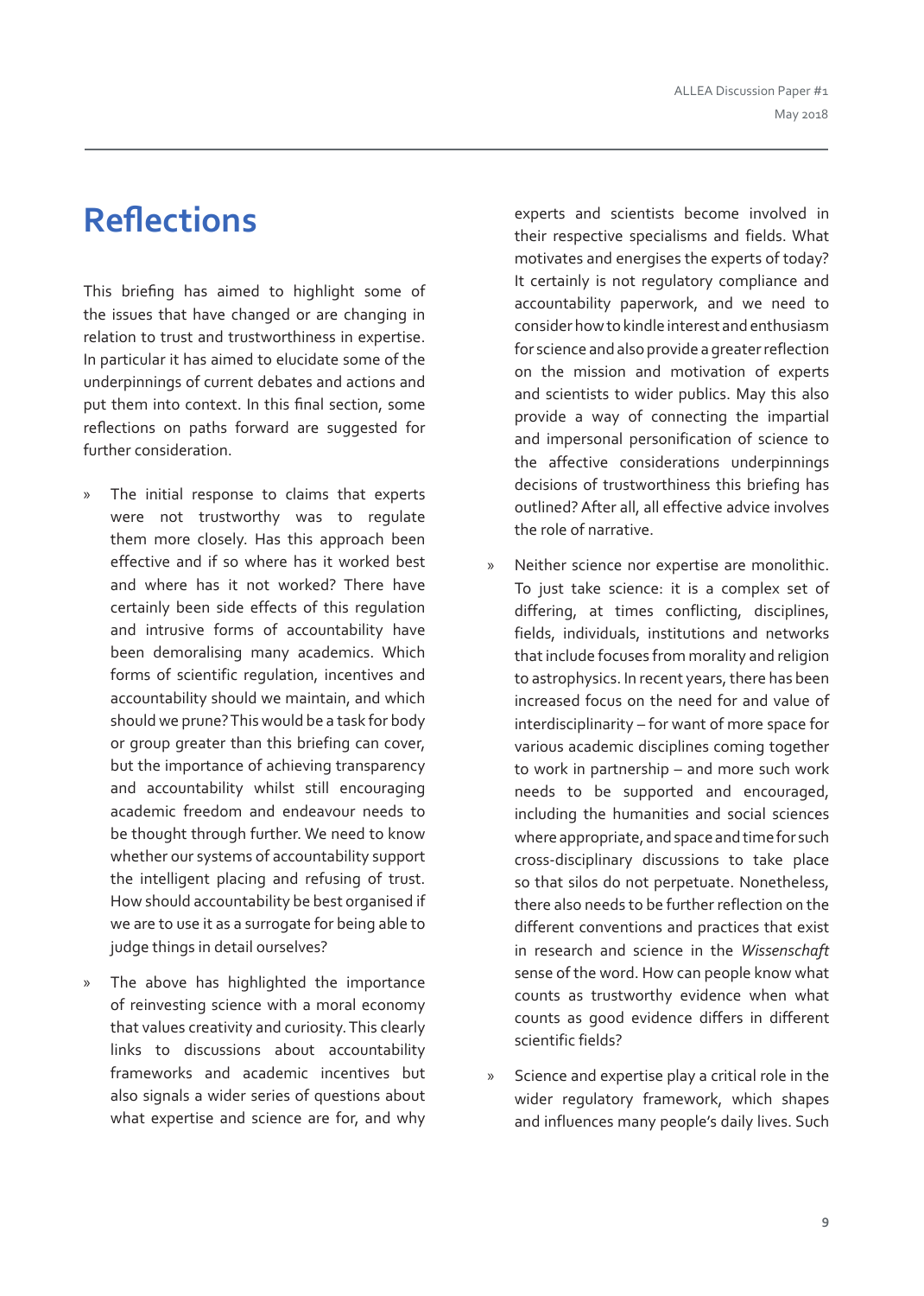ALLEA Discussion Paper #1 May 2018

> regulation and the science and expertise behind it can be controversial and contested, and at times rightly so. How can we move forward with ways of working that acknowledge that there are different ways of framing problems and different interpretations of issues, but without descending into relativism rather than achieving consensus? This also feeds into wider discussions about how regulation can be a help rather than a hindrance and how the benefits of effective regulation can be understood more widely.

- » The context collapse and self-insulating practices of people and technology providers on the internet and social media are troubling. Contact and engagement in person with a wide range of people, and of differing views and backgrounds, is important for individuals and societies (as well as functioning democracies). Dialogue is essential. It also has to be worked on, it does not come for free. How though can we secure dialogue in an age of social media? And how can we trust online and determine what is trustworthy in a way that respects dialogue?
- Science, politics, policy-making and publics are all connected in many direct and indirect, and visible and less visible ways. Good trustworthy expertise from scientists is important but it can also be disruptive and often can be unwelcome, especially in the short term. This raises the old chestnut of how to speak truth to power but also how do we speak truth to power and publics whilst nourishing a culture that welcomes expertise and can be tolerant of the odd disruption this brings? In addition, if expertise and science are to engage effectively in the public and policy arenas how can such knowledge be brought to bear, manifested and conceptualised, in widely differing contexts, to

draw together and deliver good trustworthy advice?<sup>8</sup>

What are wider publics meant to make of this cacophony of placing and refusing trust, of almost boundless available information, and the feeling of proliferating expertise? Pumping out ever more information does not seem to be helping. Is it a question of placing greater emphasis on understanding how expertise and science as social constructs work so as to enable a better sense of the nature and significance of the 'expertise' being viewed? Would this help us place our trust more accurately and more wisely?

8 Susan Owens (2015), *Knowledge, Policy, and Expertise: The UK Royal Commission on Environmental Pollution 1970-2011*, (Oxford: Oxford University Press), p.1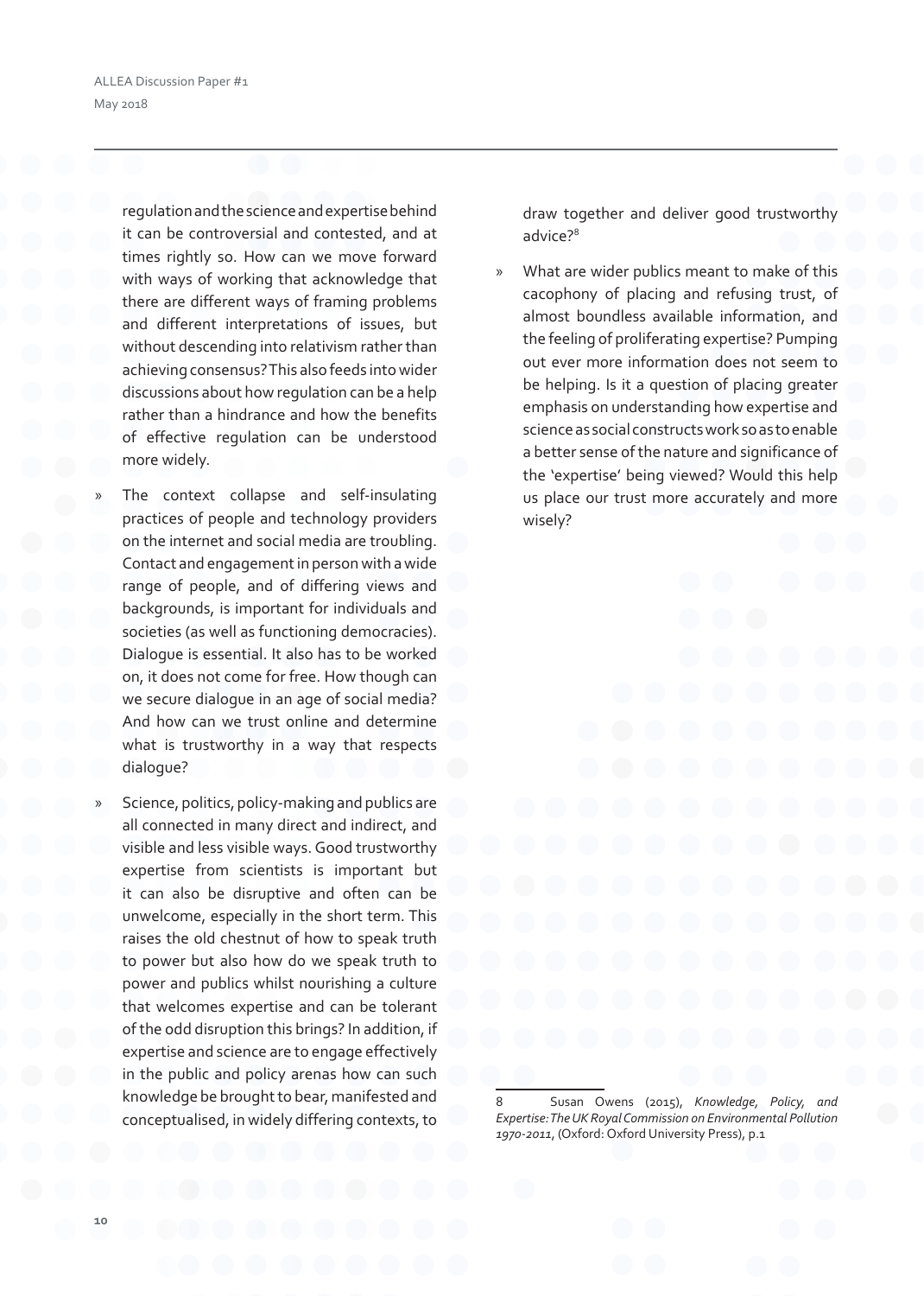### **ALLEA MEMBER ACADEMIES**

**Albania**:Akademia e Shkencave e Shqipërisë; **Armenia**: Գիտությունների ազգային ակադեմիա; **Austria**: Österreichische Akademie der Wissenschaften; **Belarus**: Нацыянальная акадэмiя навук Беларусі; **Belgium**: Académie Royale des Sciences des Lettres et des Beaux-Arts de Belgique; Koninklijke Vlaamse Academie van Belgie voor Wetenschappen en Kunsten; Koninklijke Academie voor Nederlandse Taal- en Letterkunde; Académie Royale de langue et de littérature françaises de Belgique; **Bosnia and Herzegovina**: Akademija nauka i umjetnosti Bosne i Hercegovine; **Bulgaria**: Българска академия на науките; **Croatia**: Hrvatska Akademija Znanosti i Umjetnosti; **Czech Republic:** Akademie věd České republiky; Učená společnost České republiky; **Denmark**: Kongelige Danske Videnskabernes Selskab; **Estonia**: Eesti Teaduste Akadeemia; **Finland**: Tiedeakatemiain neuvottelukunta; **France**: Académie des sciences - Institut de France; Académie des Inscriptions et Belles-Lettres; **Georgia:** საქართველოს მეცნიერებათა ეროვნული აკადემია; **Germany**: Leopoldina - Nationale Akademie der Wissenschaften; Union der deutschen Akademien der Wissenschaften; Akademie der Wissenschaften in Göttingen, Akademie der Wissenschaften und der Literatur Mainz, Bayerische Akademie der Wissenschaften, Berlin-Brandenburgische Akademie der Wissenschaften, Akademie der Wissenschaften in Hamburg, Heidelberger Akademie der Wissenschaften, Nordrhein-Westfälische Akademie der Wissenschaften und der Künste, Sächsische Akademie der Wissenschaften zu Leipzig (Associate Members); **Greece**: Ακαδημία Αθηνών; **Hungary:** Magyar Tudományos Akadémia; **Ireland**: The Royal Irish Academy - Acadamh Ríoga na hÉireann; **Israel**: למדעים הישראלית הלאומית האקדמיה ; **Italy**: Accademia Nazionale dei Lincei; Istituto Veneto di Scienze, Lettere ed Arti; Accademia delle Scienze di Torino; **Kosovo**: Akademia e Shkencave dhe e Arteve e Kosovës; **Latvia**: Latvijas Zinātņu akadēmija; **Lithuania**: Lietuvos mokslų akademija; **Macedonia**: Македонска Академија на Науките и Уметностите; **Moldova**: Academia de Ştiinţe a Moldovei; **Montenegro**: Crnogorska akademija nauka i umjetnosti; **Netherlands**: Koninklijke Nederlandse Akademie van Wetenschappen; **Norway**: Det Norske Videnskaps-Akademi; Det Kongelige Norske Videnskabers Selskab; **Poland**: Polska Akademia Umiejętności; Polska Akademia Nauk; **Portugal**: Academia das Ciências de Lisboa; **Romania**: Academia Română; **Russia**: Российская академия наук (Associate Member); **Serbia**: Srpska Akademija Nauka i Umetnosti; **Slovakia**: Slovenská Akadémia Vied; **Slovenia**: Slovenska akademija znanosti in umetnosti; **Spain**: Real Academia de Ciencias Exactas, Físicas y Naturales; Reial Acadèmia de Ciències i Arts de Barcelona; Institut d'Estudis Catalans; **Sweden**: Kungl. Vetenskapsakademien; Kungl. Vitterhets Historie och Antikvitets Akademien; **Switzerland**: Akademien der Wissenschaften Schweiz; **Turkey**: Türkiye Bilimler Akademisi; Bilim Akademisi; **Ukraine**: Національна академія наук України; **United Kingdom**: The British Academy; The Learned Society of Wales; The Royal Society; The Royal Society of Edinburgh